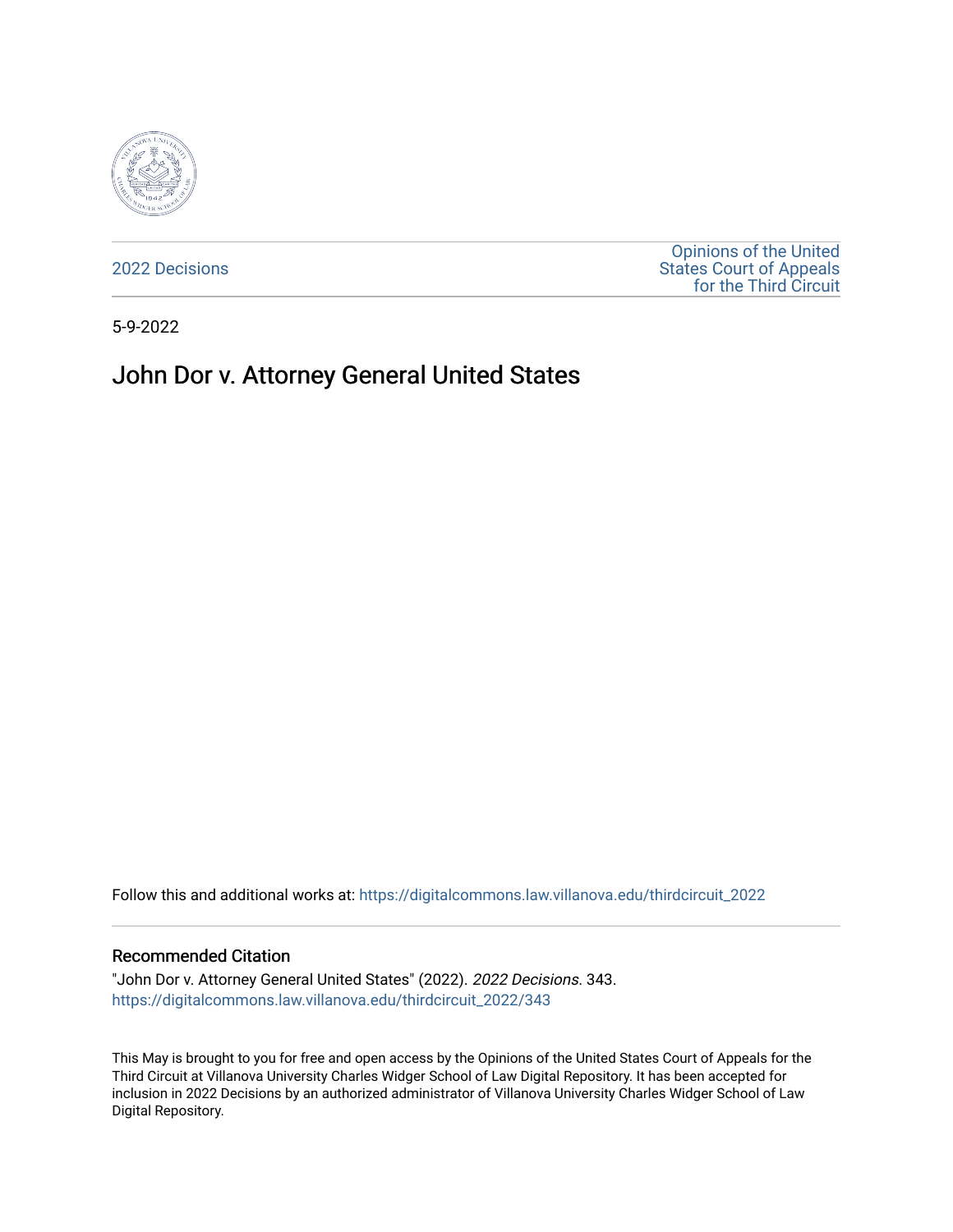### **NOT PRECEDENTIAL**

UNITED STATES COURT OF APPEALS FOR THE THIRD CIRCUIT

\_\_\_\_\_\_\_\_\_\_\_

No. 21-3030 \_\_\_\_\_\_\_\_\_\_\_

### JOHN DUGLAS DOR, **Petitioner**

v.

## ATTORNEY GENERAL UNITED STATES OF AMERICA \_\_\_\_\_\_\_\_\_\_\_\_\_\_\_\_\_\_\_\_\_\_\_\_\_\_\_\_\_\_\_\_\_\_\_\_

On Petition for Review of an Order of the Board of Immigration Appeals (Agency No. A040-133-581) Immigration Judge: Jack H. Weil

\_\_\_\_\_\_\_\_\_\_\_\_\_\_\_\_\_\_\_\_\_\_\_\_\_\_\_\_\_\_\_\_\_\_\_\_

Submitted Pursuant to Third Circuit LAR 34.1(a) May 2, 2022 Before: RESTREPO, PHIPPS and RENDELL, Circuit Judges

> (Opinion filed: May 9, 2022 ) \_\_\_\_\_\_\_\_\_\_\_

## OPINION\* \_\_\_\_\_\_\_\_\_\_\_

PER CURIAM

John Duglas Dor, proceeding pro se, petitions for review of an order of the Board

of Immigration Appeals ("BIA") affirming an Immigration Judge's ("IJ") decision

<sup>\*</sup> This disposition is not an opinion of the full Court and pursuant to I.O.P. 5.7 does not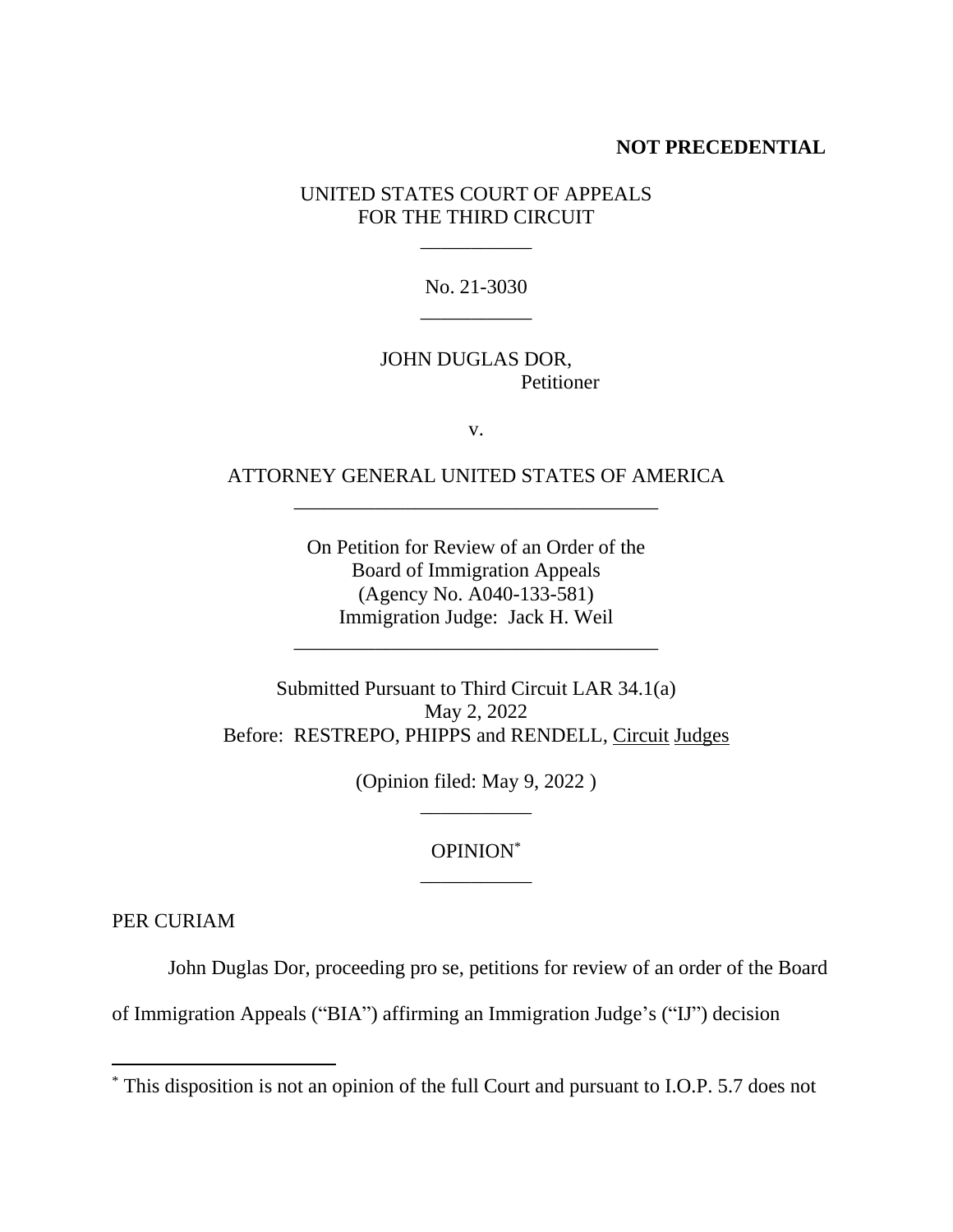denying his application for relief from removal. We will deny the petition for review.

Dor, a 44-year-old native and citizen of Haiti, came to the United States in 1980 with his parents when he was about three years old. He returned to Haiti in 1985 and was admitted to the United States as a lawful permanent resident that same year. In 2003, Dor was convicted in Georgia state court of theft by receiving stolen property and possession of less than one ounce of marijuana. He was convicted of burglary in 2007.<sup>1</sup>

In 2014, Dor took a cruise outside the United States. After he returned, he was served with a Notice to Appear charging that he was subject to removal as an arriving alien who was inadmissible for having committed a crime involving moral turpitude and for violating a law relating to a controlled substance. Hearings were apparently first held in 2019 in an Immigration Court in Georgia. Dor's hearings were continued because he was in federal custody. 2

Dor was ultimately taken into immigration custody and venue in his immigration case was changed to the York, Pennsylvania Immigration Court. Through counsel, Dor conceded that he was removable. He applied for relief under the Convention Against Torture. At his hearing, Dor testified that he was not harmed when he was in Haiti as a

constitute binding precedent.

<sup>&</sup>lt;sup>1</sup> Dor received probation for his offenses in 2003 under Georgia's First Offender Act and was not adjudicated guilty. It appears that he was adjudicated guilty of these crimes when he was convicted of burglary in 2007 and thereby violated his probation.

<sup>&</sup>lt;sup>2</sup> Dor was convicted of possession with intent to deliver heroin and sentenced in 2020.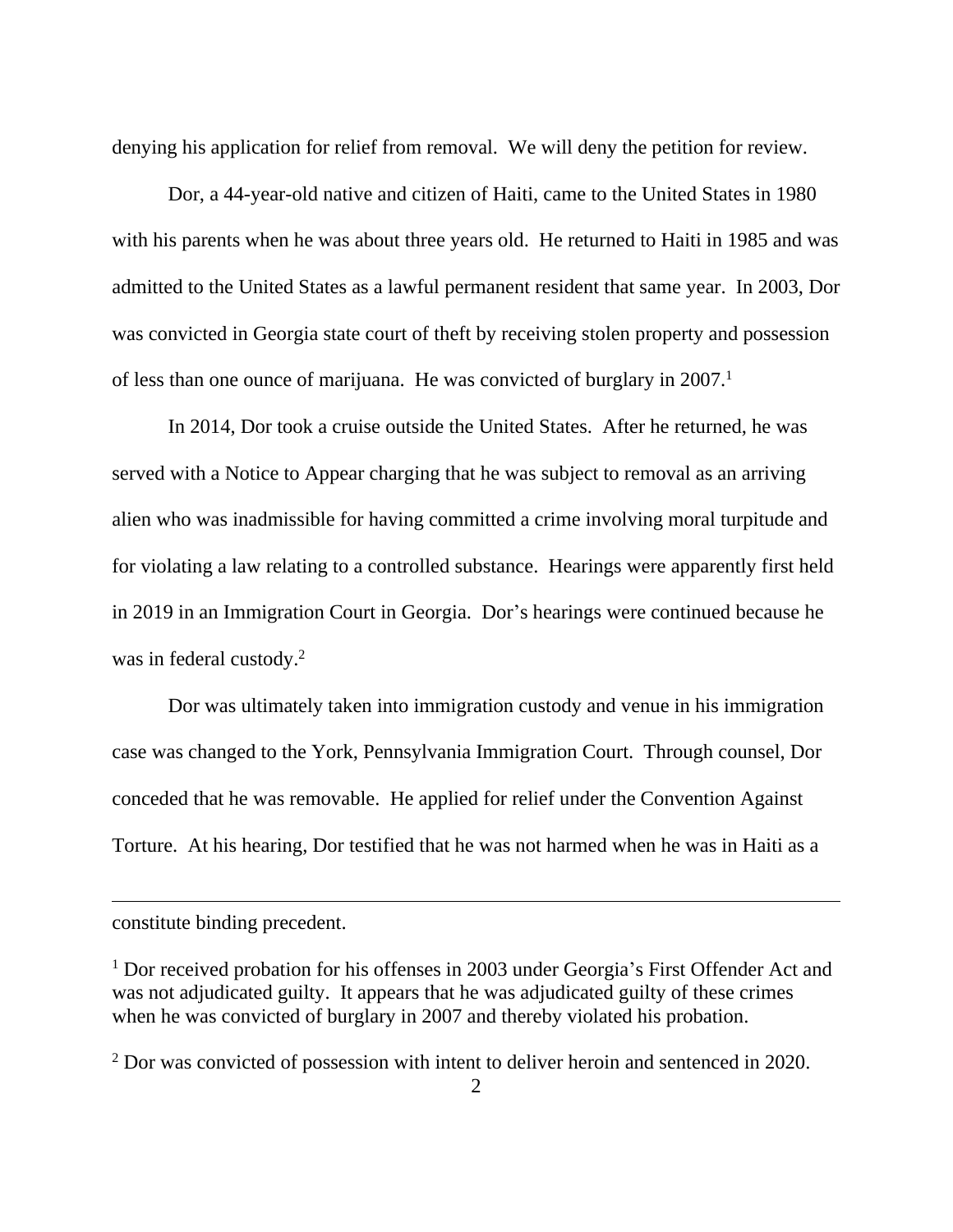young child. He was not aware of any harm to his parents when they lived there. Dor, however, was afraid that he would be kidnapped and tortured in Haiti because he would be a deportee with a drug conviction. He had read in the news and in government reports that such deportees were being kidnapped and tortured until ransoms were paid. Dor said that this had happened to his friend in 2011 or 2012. He believed criminals in Haiti have ties to the police, politicians, and the military. Dor identified the Zenglendos as a gang that is kidnapping deportees (although he fears all gangs) and the ex-Tonton Macoutes as government officials involved in the criminal activity. Dor was also afraid because he has no family in Haiti and he does not know the country.

The IJ found Dor credible but ruled that he had not satisfied his burden for CAT relief. The IJ found no evidence supporting his claim that a public official who was a Tonton Macoute or Zenglendo would harm him. The IJ stated that Dor's stronger claim was that gang members would target him but decided that the evidence did not establish a clear probability that he would be harmed with the acquiescence of a government official. The IJ explained that reports of government involvement with gangs were not substantiated and that it appeared that the government was taking action against gangs. Although the IJ found that Dor's concerns for his safety were justified due to the large gang presence and general conditions of violence in Haiti, he noted that Dor had not identified a gang that was interested in him or had threatened him. And the IJ found insufficient evidence establishing a clear probability that he would be tortured because he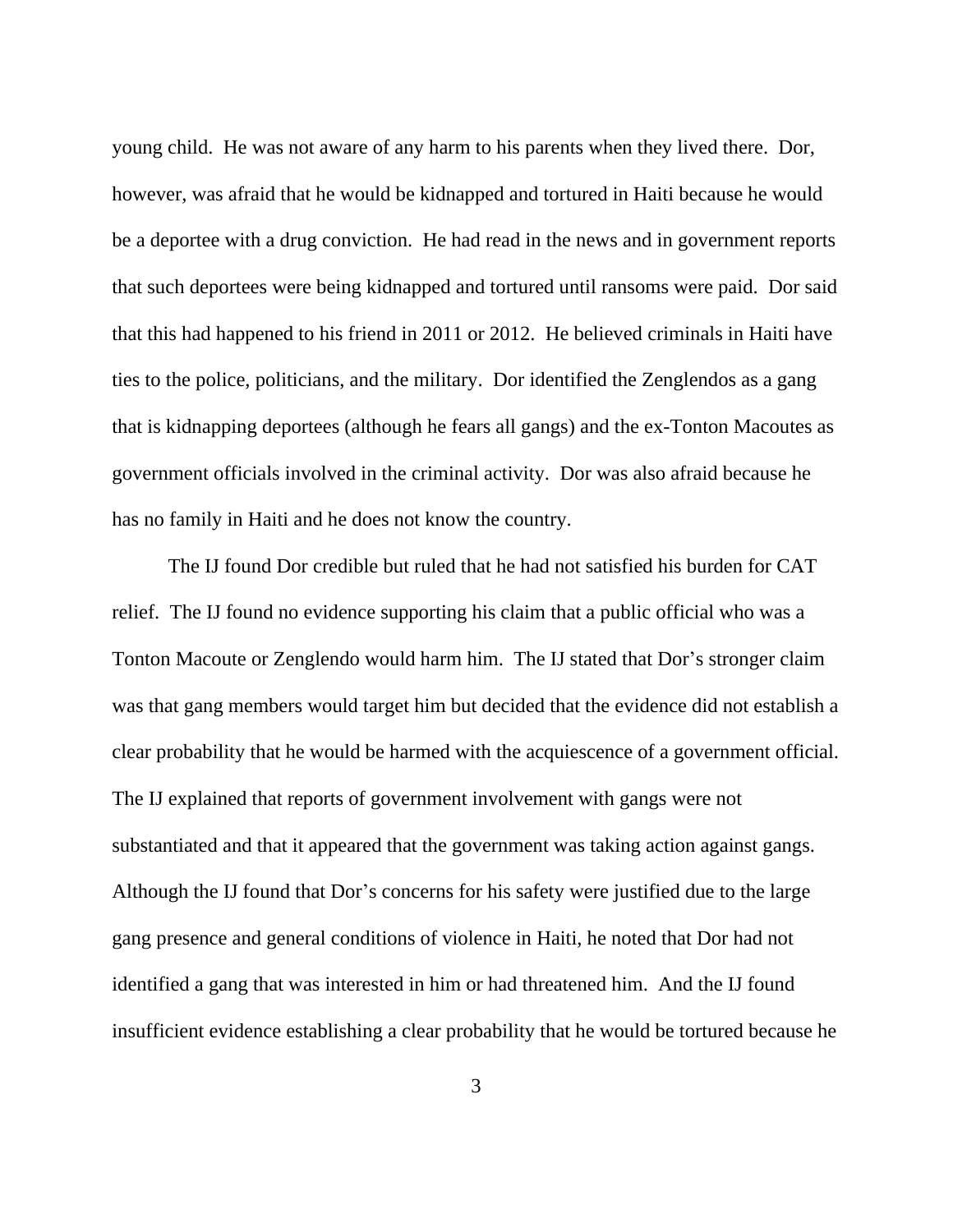had been deported or convicted of a drug offense. In addition, the IJ ruled that Dor did not qualify for asylum and withholding of removal because his fear of harm was not on account of a statutorily protected ground.

Counsel filed a notice of appeal on Dor's behalf but did not enter an appearance. Dor was notified that he was not represented; however, he did not file a brief. The BIA affirmed, without opinion, the results of IJ's decision. This petition for review followed.

We have jurisdiction pursuant to 8 U.S.C. § 1252(a)(1). Because Dor is a criminal noncitizen, our jurisdiction is generally limited to constitutional claims and questions of law. 8 U.S.C. §§ 1252(a)(2)(C), (D). We have jurisdiction, however, to consider factual challenges to the denial of CAT relief, which we review for substantial evidence. Nasrallah v. Barr, 140 S. Ct. 1683, 1692 (2020). Under this deferential standard of review, "findings of fact are conclusive unless any reasonable adjudicator would be compelled to conclude to the contrary." 8 U.S.C. § 1252(b)(4)(B).

To obtain CAT relief, Dor was required to establish that "it is more likely than not that he ... would be tortured if removed" to Haiti.  $8$  C.F.R.  $\S$  1208.16(c)(2); Galeas Figueroa v. Att'y Gen., 998 F.3d 77, 92 (3d Cir. 2021). An IJ must make a factual finding as to what is likely to happen to a noncitizen if removed and decide whether what is likely to happen amounts to the legal definition of torture. Myrie v. Att'y Gen., 855 F.3d 509, 516 (3d Cir. 2017).

4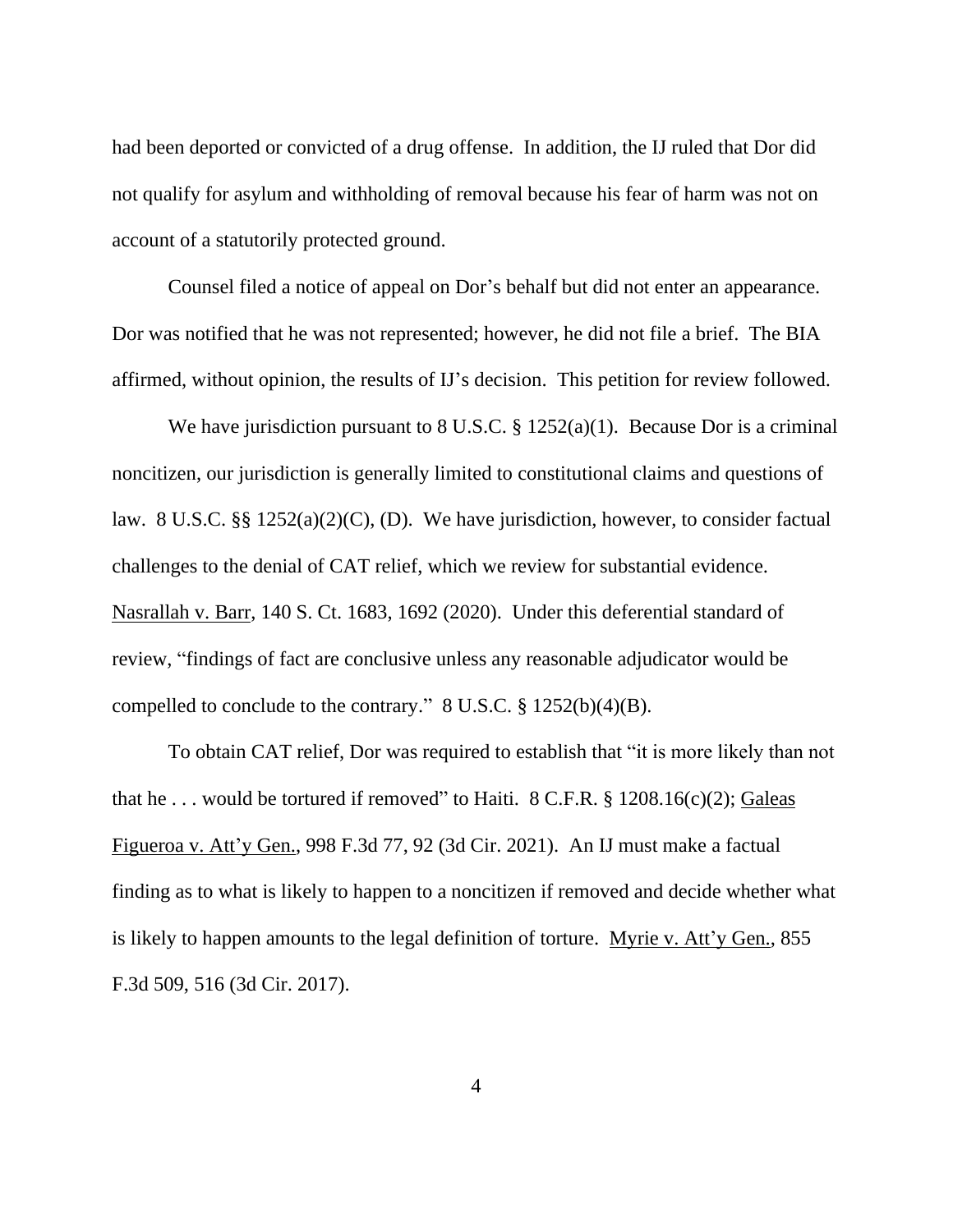To the extent Dor claimed that a public official would torture him, the IJ did not err in finding that the record does not support such a claim.<sup>3</sup> The record also does not compel a conclusion contrary to the IJ's conclusion that, while Dor might be the victim of a gang attack, he did not show a clear probability of harm based on his status as a deportee or his drug conviction. See IJ's Dec. at 13. A news article and a U.S. Department of State travel advisory reflect that kidnappings for ransom are prevalent and that gang members target everyone. A.R. at 301, 315. The evidence does not reflect that Dor in particular is likely to be harmed. See Zubeda v. Ashcroft, 333 F.3d 463, 478 (3d Cir. 2003) (explaining that while gross or mass human rights violations are a relevant factor, reports of generalized brutality do not necessarily allow a petitioner to sustain his burden under the CAT).

Dor challenges the IJ's ruling that he did not show that the Haitian government would acquiesce to harm by gang members. Because the record supports the finding that Dor did not establish a likelihood of harm, it is unnecessary to consider this argument. Dor also asserts that his counsel was ineffective on various grounds. However, we lack jurisdiction to review his claim because he did not raise it on appeal to the BIA. See 8 U.S.C. § 1252(d)(1) (requiring exhaustion of administrative remedies).

Insofar as Dor contends that his mother and his daughter's mother were precluded from testifying at his merits hearing, the record does not support that contention. The IJ

<sup>&</sup>lt;sup>3</sup> Dor states that government officials killed his cousin in 1999 or 2000. He did not raise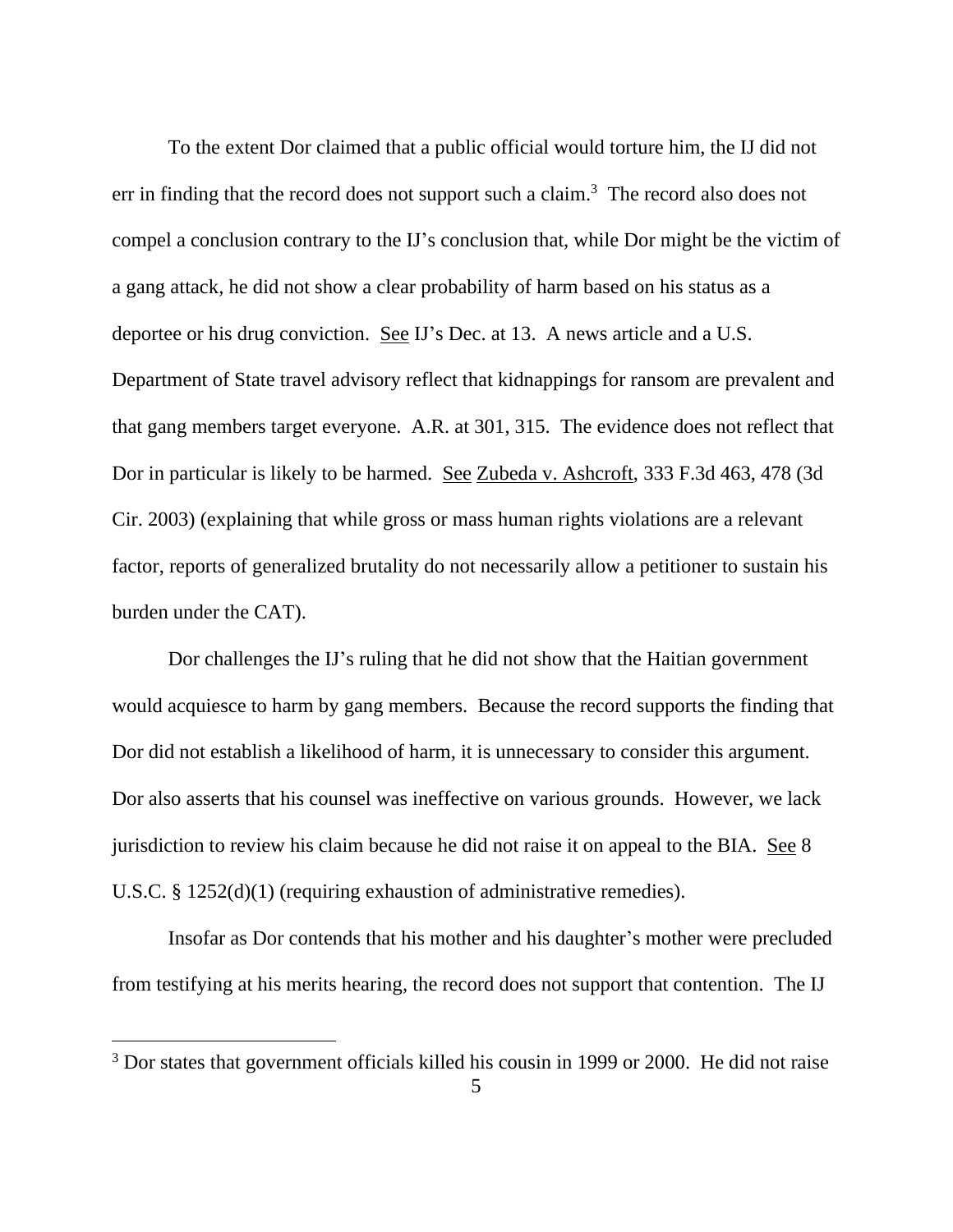noted that documentary evidence related to his mother's medical condition and testimony related to his financial support of his child were not relevant to the issues before the Court. Counsel did not seek to present their testimony. See A.R. at 197-201. Dor also argues that he was denied an interview before an asylum officer. This argument lacks merit. As the Government states in its brief, Dor was placed in removal proceedings under 8 U.S.C. § 1229a and afforded a full evidentiary hearing before the IJ.

Dor also appears to dispute the IJ's conclusion that he did not qualify for asylum and withholding of removal because his fear of harm was not on account of a protected ground – race, religion, nationality, membership in a particular social group, or political opinion. See 8 U.S.C. § 1101(a)(42)(A); 8 U.S.C. § 1231(b)(3). The IJ explained that, to the extent Dor claimed he would be harmed as a deportee, a person with relatives in the United States, or a person who does not know the country, such persons do not constitute a "particular social group." Dor has not shown any legal error in this regard. See Toussaint v. Att'y Gen., 455 F.3d 409, 418 (3d Cir. 2006) ("criminal deportees are not recognized as a social group"); see also S.E.R.L. v. Att'y Gen., 894 F.3d 535, 552 (3d Cir. 2018) (explaining that to be "particular" a group must have "'discrete and . . . definable boundaries'") (citation omitted). 4

his cousin's death before the IJ and he does not explain how it puts him at risk of harm. <sup>4</sup> The IJ also explained that such persons do not have "social visibility." While that term has been replaced with the term "social distinction," there is no indication that the IJ misapplied the standard, which asks whether society perceives a category of individuals as a distinct group. See id. at 550-51.